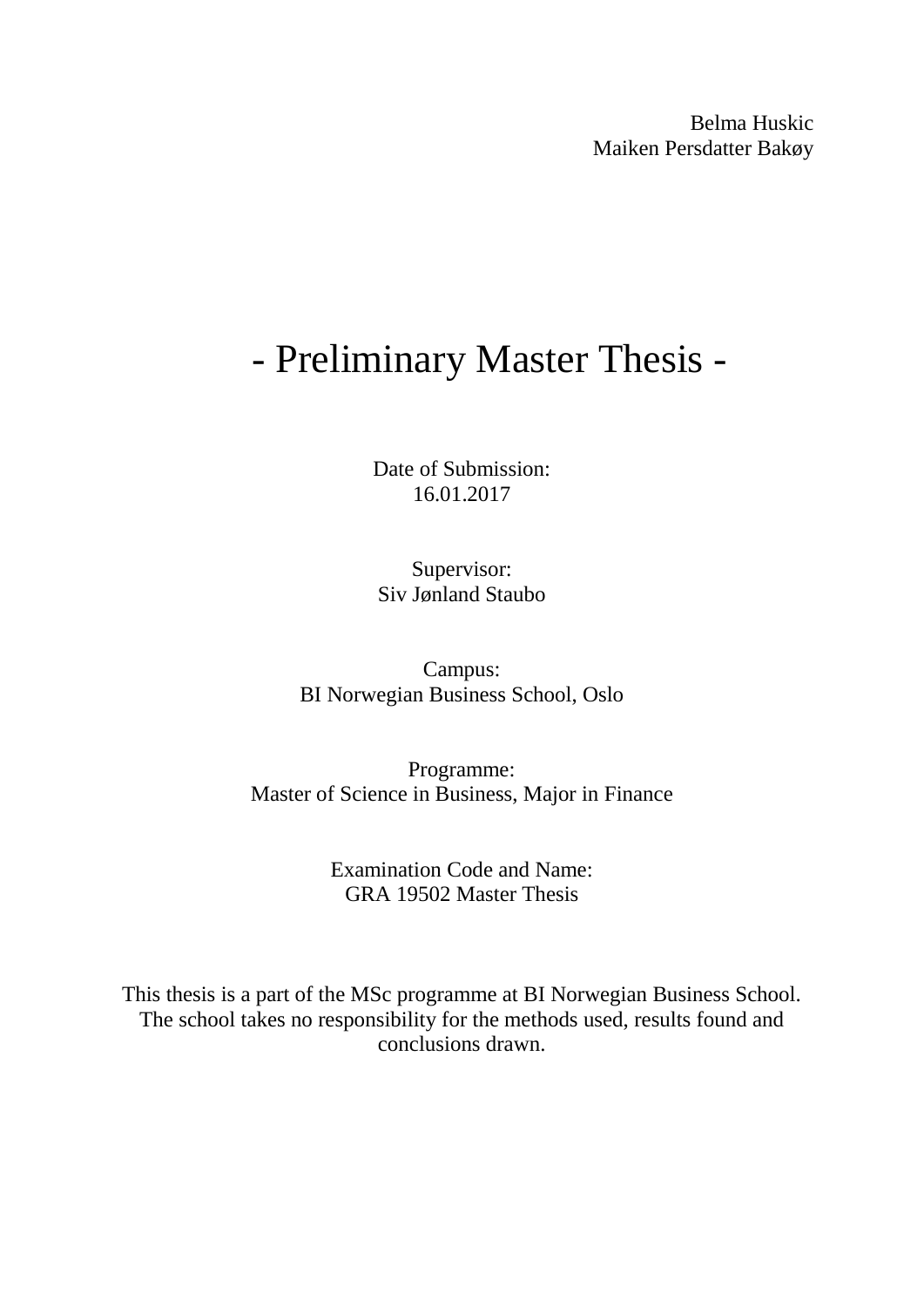# <span id="page-1-0"></span>**Contents**

| $\textbf{CONTENTS} \textcolor{red}{.}\textcolor{red}{\textbf{X11}} \textbf{12} \textbf{13} \textbf{14} \textbf{15} \textbf{16} \textbf{17} \textbf{18} \textbf{18} \textbf{19} \textbf{19} \textbf{19} \textbf{19} \textbf{19} \textbf{19} \textbf{19} \textbf{19} \textbf{19} \textbf{19} \textbf{19} \textbf{19} \textbf{19} \textbf{19} \textbf{19} \textbf{19} \textbf{19} \textbf{19} \textbf{19} \textbf$ |
|-----------------------------------------------------------------------------------------------------------------------------------------------------------------------------------------------------------------------------------------------------------------------------------------------------------------------------------------------------------------------------------------------------------------|
|                                                                                                                                                                                                                                                                                                                                                                                                                 |
|                                                                                                                                                                                                                                                                                                                                                                                                                 |
|                                                                                                                                                                                                                                                                                                                                                                                                                 |
|                                                                                                                                                                                                                                                                                                                                                                                                                 |
|                                                                                                                                                                                                                                                                                                                                                                                                                 |
|                                                                                                                                                                                                                                                                                                                                                                                                                 |
|                                                                                                                                                                                                                                                                                                                                                                                                                 |
|                                                                                                                                                                                                                                                                                                                                                                                                                 |
|                                                                                                                                                                                                                                                                                                                                                                                                                 |
|                                                                                                                                                                                                                                                                                                                                                                                                                 |
|                                                                                                                                                                                                                                                                                                                                                                                                                 |
|                                                                                                                                                                                                                                                                                                                                                                                                                 |
|                                                                                                                                                                                                                                                                                                                                                                                                                 |
|                                                                                                                                                                                                                                                                                                                                                                                                                 |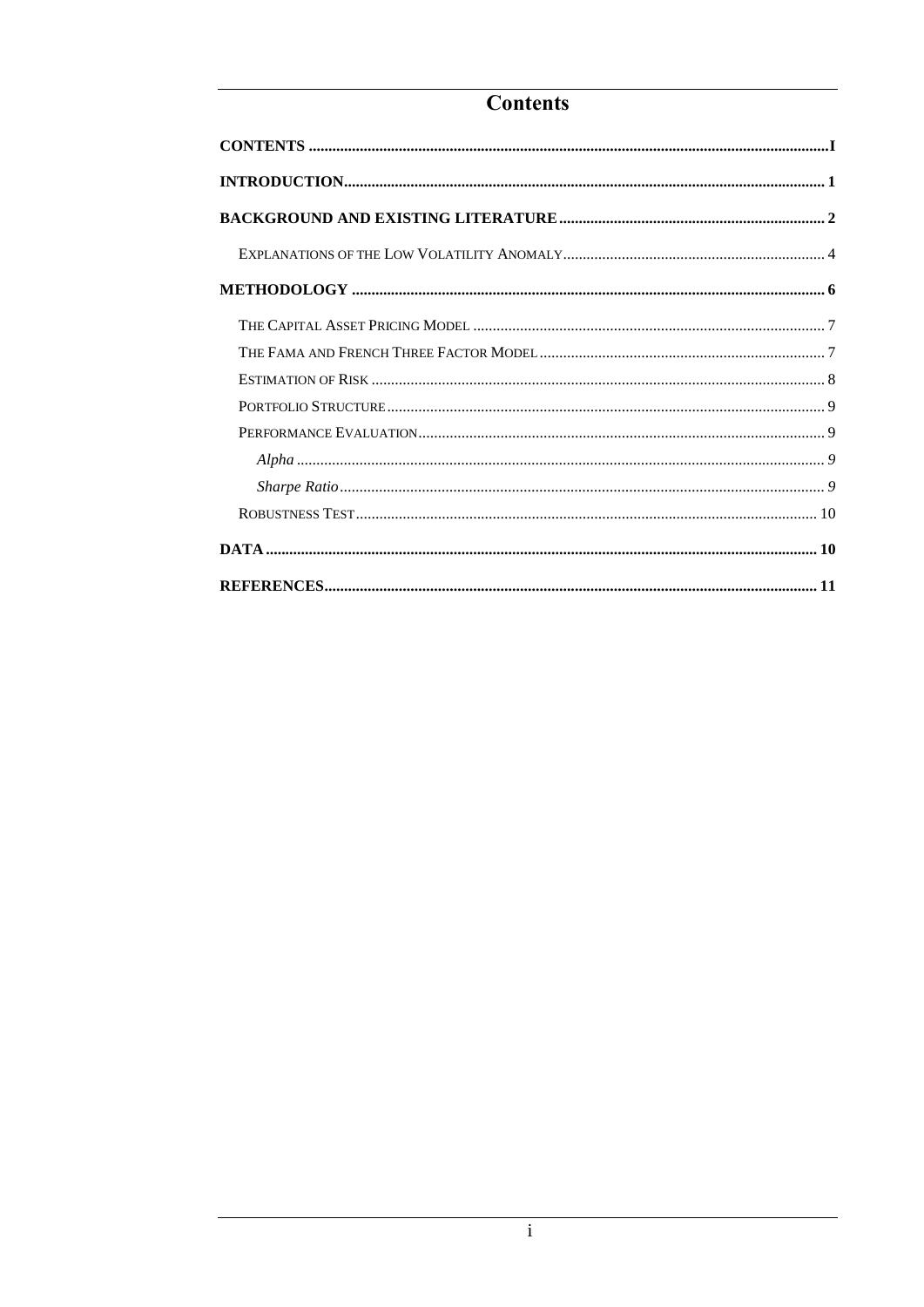## **Introduction**

<span id="page-2-0"></span>The relationship between systematic risk and expected return is commonly accepted in financial theory. The intuition behind this is that investors will only hold risky assets if they expect to obtain higher returns than when holding risk-free assets. Following this, risky assets are expected to have higher returns than low-risk assets. The Capital Asset Pricing Model (CAPM) describes this relationship, where only higher systematic risk accounts for higher returns (Sharpe, 1964; Lintner, 1965; Mossin, 1966). Fama and French (1992) found that systematic risk alone does not explain the cross section of results, and added size and value premium as explaining factors. In more recent studies Black, Jensen and Scholes (1972) found evidence of assets with low risk having too high risk adjusted returns, while stocks with high risk provided relatively low returns.

Many researchers have found the topic interesting, and major contributions have been made by Ang, Hodrick, Xing and Zhang (2006), Blitz and van Vliet (2007), Baker, Bradley and Wurgler (2011). They have all come to the conclusion that low risk assets have a high performance relative to their risk, and that they even outperform high-risk assets within several asset classes. The mentioned studies show that low systematic risk and low idiosyncratic risk outperform stocks with high systematic risk. As investors should not be rewarded for systematic risk, it is surprising that there exists a relationship between idiosyncratic risk and return. Traditional asset pricing theories predict two scenarios. Either there is no relationship between idiosyncratic volatility (IVOL) and return under the assumption that markets are complete and frictionless, and all investors are welldiversified. Alternatively there is a positive relationship under the assumption that markets are incomplete and investors face sizeable frictions and hold poorlydiversified portfolios (Merton, 1987; Hirshleifer, 1988). This implies that the literature contradicts core concepts of finance and challenges the framework of CAPM.

We find this interesting because the underlying reason for the anomaly remains unclear. Many research papers have tried to give reason for the puzzle by proposing different economic mechanism linking IVOL to stock returns. However, Hou and Loh (2016) claim that only 10% of the puzzle is explained by existing explanations.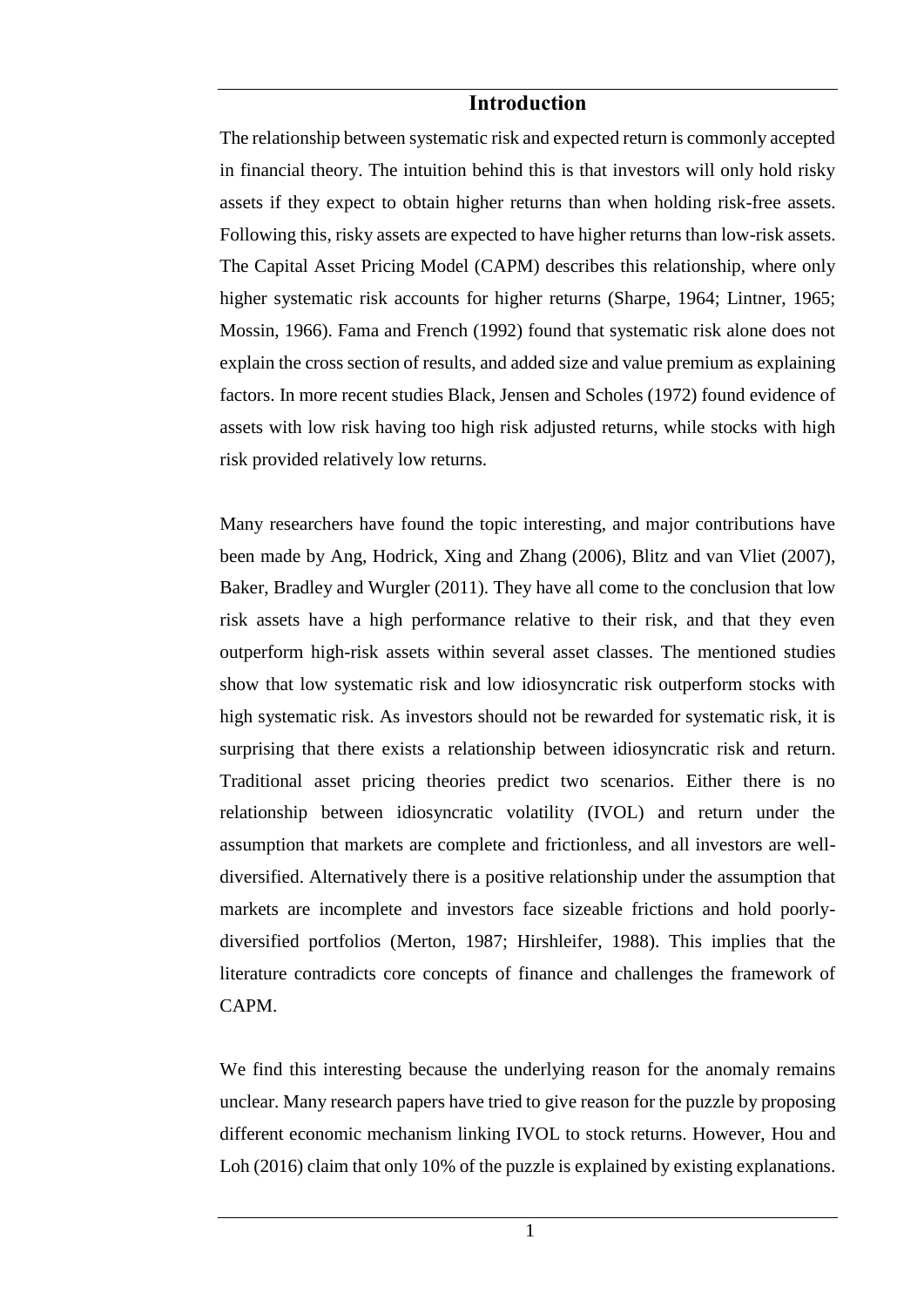Thus, the purpose of this thesis is to test if the low volatility anomaly is present in the Norwegian stock market.

We contribute to existing literature by expanding the evidence on the association between idiosyncratic risk and one-month ahead return in the Norwegian market. Our aim is to assess and explain the results we observe, and use the explanatory power of realized IVOL in foretelling future returns. Further we will implement these results into trading strategies. To address this issue we will apply the framework of Ang et al. (2006) and include the negative relation between IVOL and average returns into our study of Norwegian stock returns. Studying the Norwegian market will hopefully help to confirm or reject the results of previous studies, and clarify if there is a higher risk-adjusted and absolute return to low risk stocks compared to high risk stocks.

# **Background and Existing Literature**

<span id="page-3-0"></span>Black, Jensen and Scholes (1972) challenged the predictions of CAPM, and found that the security market line (SML) is flatter than originally predicted. This was supported by Haugen and Heins (1972) who examined the New York Stock Exchange between 1926 and 1971. They pointed out that the relationship between risk and return was not only flat, but sometimes inverted. They concluded that long term portfolios with lower monthly variance yielded higher average returns compared to portfolios with higher risk. Fama and French (1992) showed that systematic risk alone does not explain the cross section of results, and that the combination of size and book-to-market could absorb the effects of leverage and earnings/price in average returns. These results have become commonly known as the "idiosyncratic puzzle".

In classic asset pricing models such as the CAPM, idiosyncratic risk can be fully diversified away, and is therefore not expected to be rewarded with higher returns. However, Levy (1978) and Merton (1987) propose a positive relationship between idiosyncratic risk and volatility when there are undiversified investors. Malkiel and Xu (2002) also found a positive relationship between IVOL and the cross-section of expected returns. They concluded that idiosyncratic risk is more important than firm size and beta in explaining the cross-section of returns. Thus, they argue that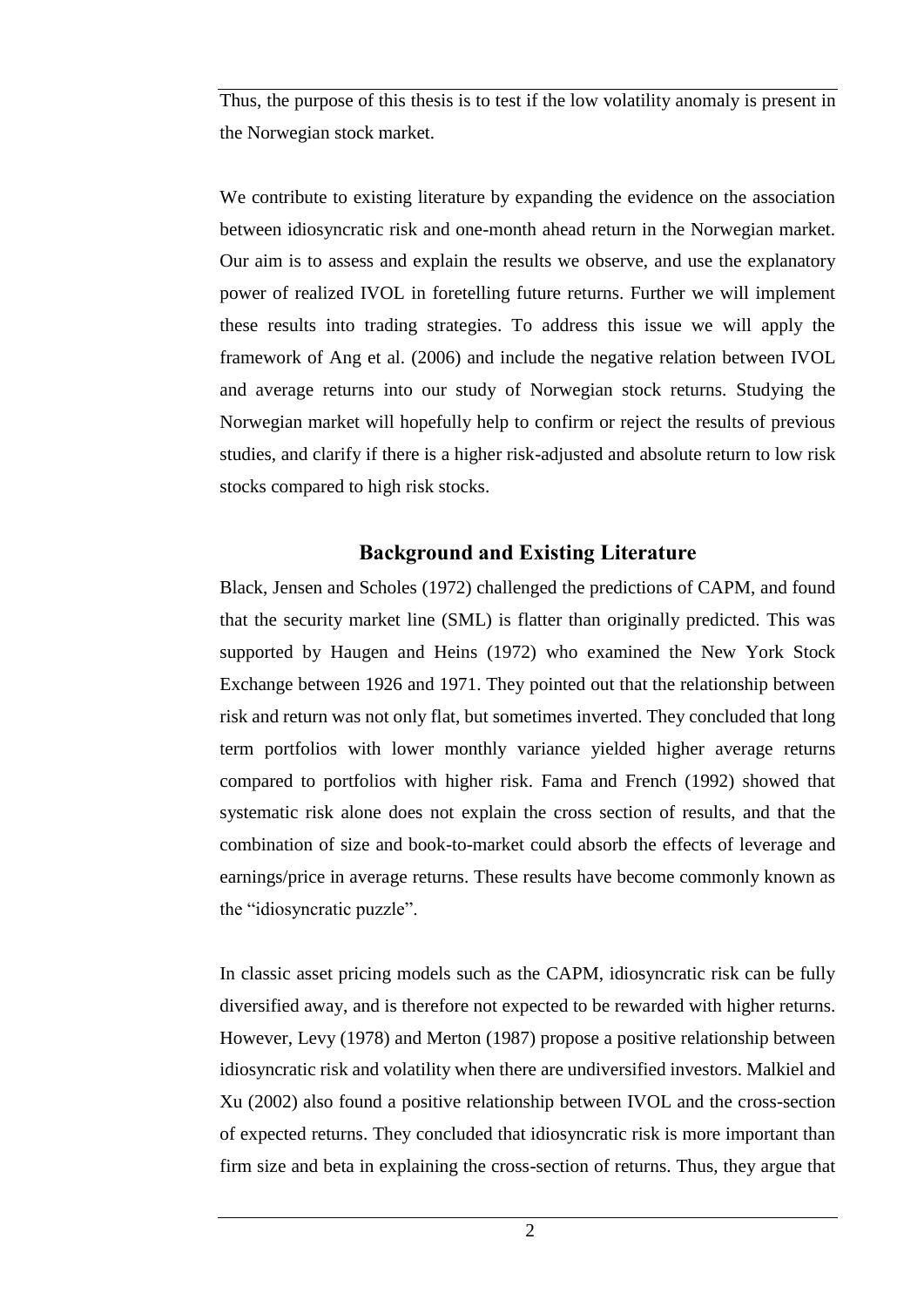rational investors can be compensated for taking idiosyncratic risk into account when they are not able to hold the market portfolio.

In 2006, Ang et al., examined the specific risk component by investigating the relationship between lagged IVOL and average returns. They found that stocks with high IVOL relative to the Fama and French three factor model (FF-3 model) have significantly low average returns. The cross-sectional price of risk for systematic volatility was estimated to be significantly negative. These results were proved in U.S. and international markets and the findings could not be explained by exposures to size, book-to-market, leverage, liquidity, volume, turnover, bid-ask spreads, coskewness, or dispersion in analysts' forecast. This contradicts the basic premise of the CAPM, which states that idiosyncratic risk should not be rewarded because it can be diversified away.

Frazzini and Pedersen (2014) explored the relationship between beta and returns by assuming that low volatility stocks are consistent with low beta stocks. They used long positions in low-beta assets and short positions in high-beta stocks while levering and de-levering them to obtain a beta of one. Their results showed that portfolios with high betas resulted in lower alphas and Sharpe ratios, compared to investments in low beta portfolios, implying that risk-adjusted returns were significantly positive. These results were consistent across U.S. equities, in international equity markets, in treasury bonds, corporate bonds and futures, showing that the anomaly is present both globally and across different assets.

Clarke, de Silva, and Thorley (2006) performed an empirical analysis of minimum variance portfolios on the 1000 largest stocks in the U.S. from 1968 to 2005. In their analysis volatility declined by 25% and beta declined by 33% compared to a capitalization weighted benchmark.

Thus, they proved that minimum variance portfolios were capable of delivering similar or higher returns than the market portfolio at a lower risk.

Blitz and van Vliet (2007) expanded the analysis of Ang et al. (2006) and controlled for value, size and momentum effects to create a more optimal portfolio construction strategy. They used a long-term volatility sample and found a clear volatility effect showing that low risk stocks yielded significantly higher returns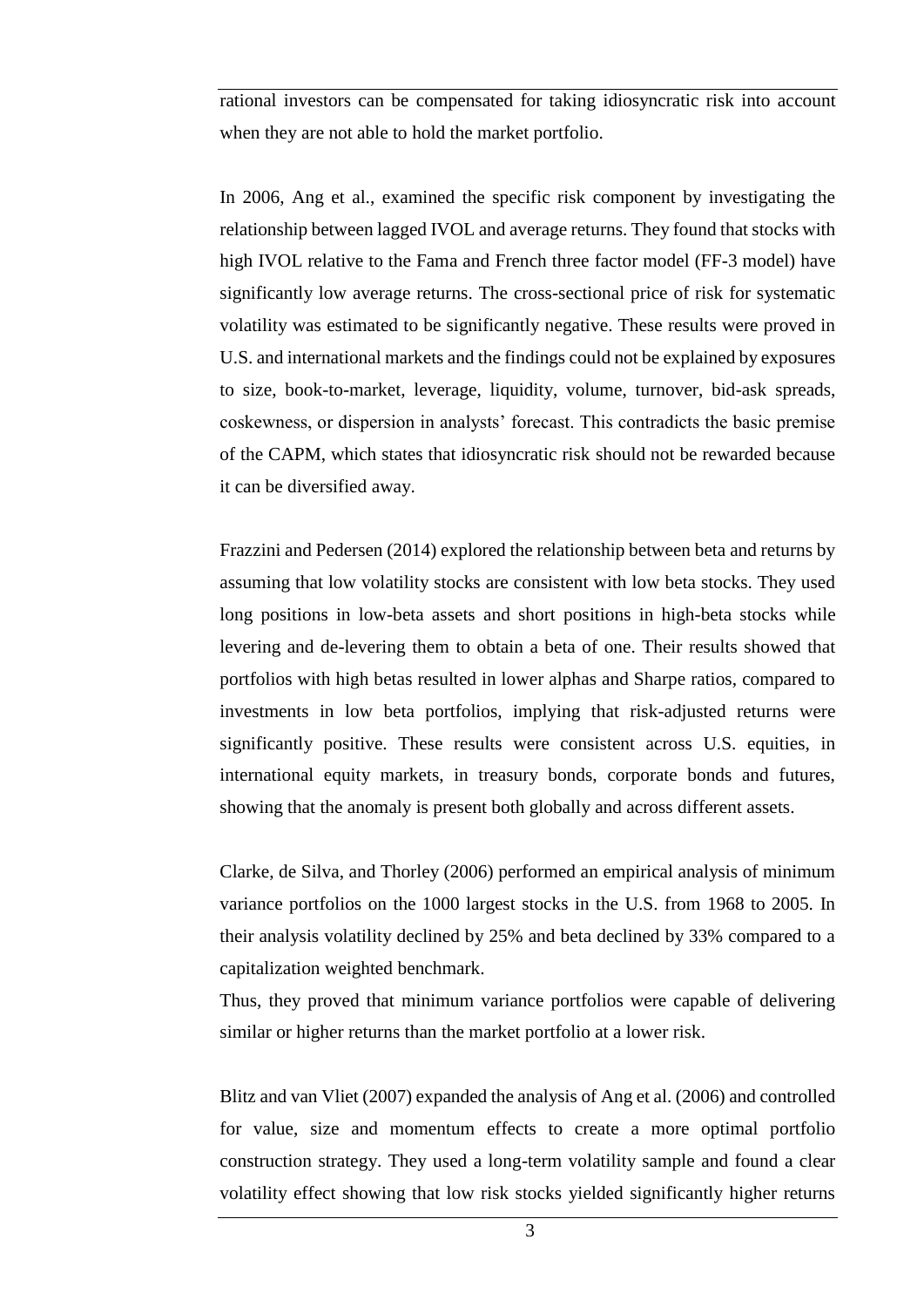compared to the market portfolio. In addition they found that, on a risk adjusted basis, high-risk stocks significantly underperformed. These effects were proved in global, U.S., European and Japanese markets. In 2013, Blitz, Pang and van Vliet found persisting evidence of the low volatility anomaly in emerging markets. They observed a larger negative alpha for high volatility portfolios compared to the size of a positive alpha of a portfolio of low volatility stocks. The Sharpe ratios of this study were significantly higher for low volatility stocks compared to high volatility stocks.

Scherer (2010) shows that portfolio constructions of minimum variance investments tend to consist of stocks with low beta and low residual risk. The paper concludes that, relative to a capitalization weighted index, 83% of the variation of the minimum variance portfolio can be attributed to factors of The Fama and French three factor model and two characteristic anomaly portfolios.

Another inspection of the low volatility anomaly was done by Baker and Haugen (1991) who found evidence of the same anomaly in U.S. and international markets in the period between 1972 and 1989. The results were further verified on a sample from 1990 to 2011 (Baker & Haugen 2012). Baker and Haugen (2012) analysed the low volatility anomaly on a country level using data from the Norwegian stock market. The portfolios were sorted based on estimated total volatility from the previous 24 months. They found that portfolios with lower total volatility yielded higher realized returns and higher Sharpe ratios compared to portfolios with higher total volatility. They found evidence of the low volatility anomaly in all developed and emerging markets including Norway.

### <span id="page-5-0"></span>*Explanations of the Low Volatility Anomaly*

Black et al., (1972) developed a model contradicting CAPM's assumption on unrestricted borrowing and lending of risky assets. The model assumed restrictions on borrowing, which results in a smaller slope of the security market line (SML) than CAPM suggests, implying a smaller relationship between beta and expected return. This makes low risk assets look more attractive as the lower slope of SML indicates that more risky assets have lower Sharpe ratios, compared to forecasts of the traditional CAPM. Black et al., (1972) therefore suggested that leverage restrictions can be a plausible argument for the relatively good performance of low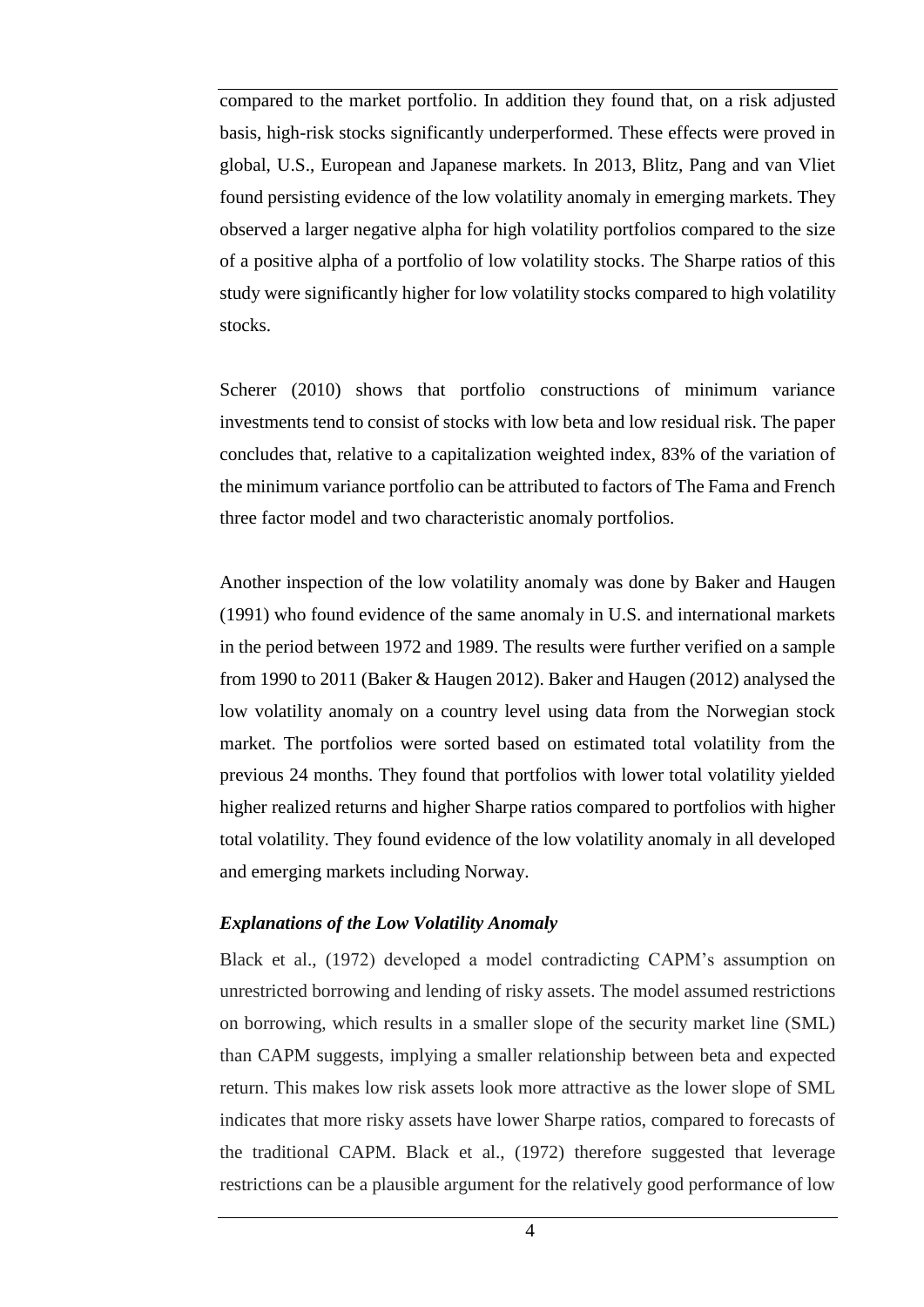risk assets, hence an explanation for the low risk anomaly. Newer research, namely Blitz and van Vliet (2007) and Frazzini and Pedersen (2014) found supporting evidence of the same explanation. Blitz and van Vliet (2007) state that leverage is a prerequisite needed to take full advantage of low risk stocks. Frazzini and Pedersen (2014) state that leverage restrictions force investors to invest directly in high-risk assets which can raise the prices and lower the realized returns.

Blitz and van Vliet (2007) also point out inefficient investment approaches as possible explanations behind the low volatility anomaly. The inefficient investment approach regards inefficiency due to decentralization, where the first asset allocation is made by a CIO or investment committee, later followed by an allocation to managers who buy securities in the different asset classes. This approach leads to inefficient portfolios, argued by Binsbergen, Jules, Brandt and Koijen (2008). The asset managers will have an incentive to buy high beta or high volatility stocks to obtain higher expected returns, if CAPM holds. This can lead to an overpricing of high risk stocks and an underpricing of low risk stocks. Asset manager's desire of outperformance and cash flow may result in inefficient portfolios.

Lastly, Blitz and van Vliet (2007) have a third explanation of the low volatility anomaly as an effect of behavioral bias. According to behavioral portfolio theory, private investors operate with two-layer portfolios. Shefrin and Statman (2000) define the low layer being a low aspiration layer used to avoid poverty and the high layer is used as a possibility of high returns. The allocation decision reflects investors willingness to overpay for risky assets, due to a movement from being risk-averse to being risk-neutral or risk-seeking. This two-layer separation can lead to overpricing of high risk stocks and underpricing of low risk stocks.

Baker et al. (2011) support the statements of Blitz and van Vliet (2007) by proposing that investors' irrational preference for high volatility stocks may explain the low volatility anomaly. The irrational preference for high volatility stocks comes from biases affecting individual investors, such as the preference for lotteries, the representativeness bias, and the overconfidence bias, all explained by Kahneman and Tversky (1979). First, the preference for lotteries regards how individuals usually prefer a bet involving a low probability of a large gain compared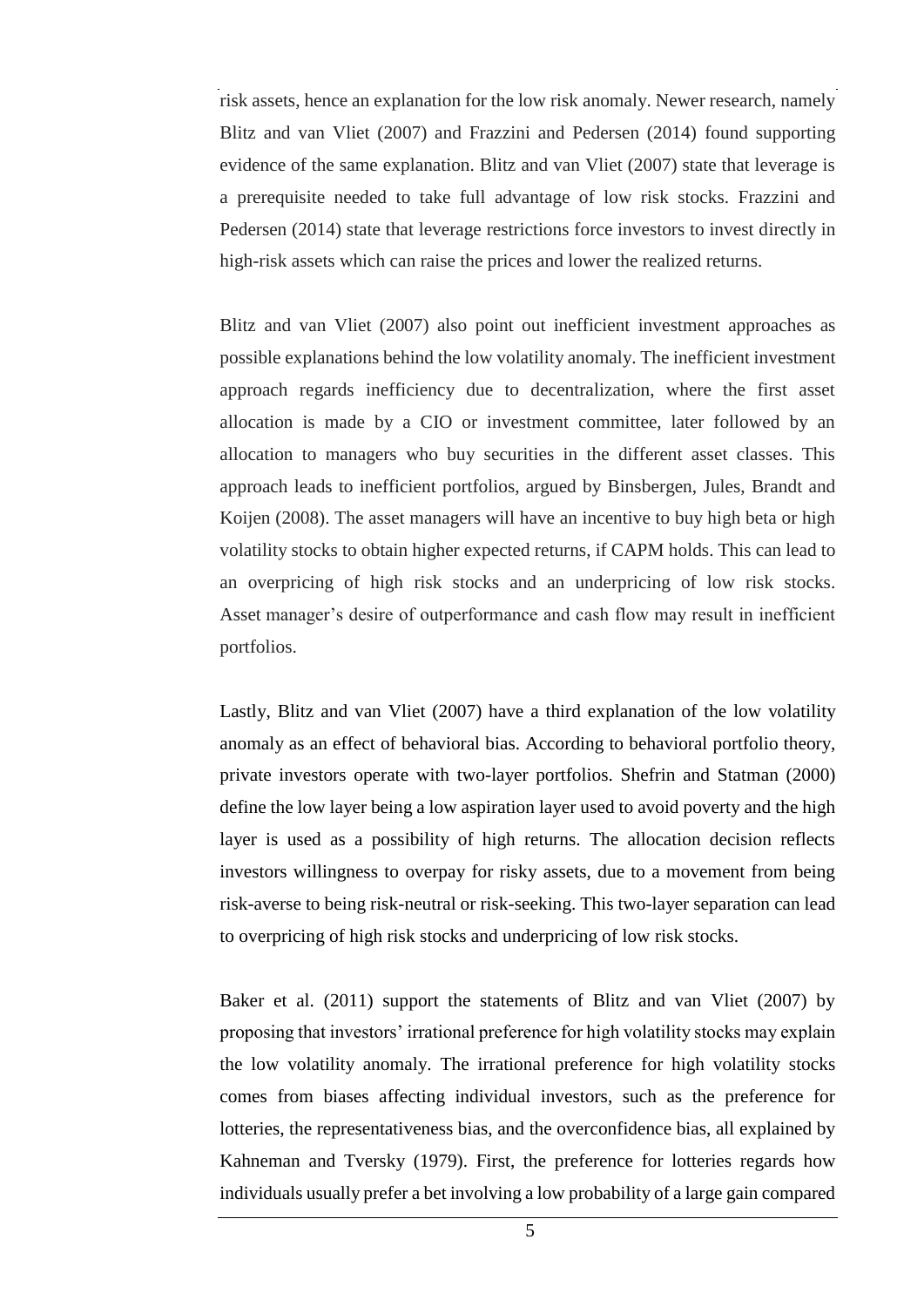to a bet with a high probability of a small loss even if the expected outcomes of the bets are equal. This irrationality can be linked to the stock market because investors will typically overpay for high risk stocks and underpay for low risk stocks. Second, representativeness bias is a bias that arises when making judgements about the probability of an event under uncertainty. Baker et al. (2011) relates this to the volatility anomaly by saying that laymen are likely to consider the value growth of certain IPO stocks, such as Microsoft, without considering the high failure rates of other IPOs. Following this, inexperienced investors are likely to overvalue high risk stocks, while more experienced investors will do a more thorough analysis and consider the high risk stocks less attractive. Thirdly, the overconfidence bias regards the fact that people tend to overestimate their own abilities in making decisions and forecasts. According to Cornell (2009), overconfident investors will typically invest in high volatility stocks because these give the highest reward for security selection talent. With regards to this, Baker et al. (2011) point out that overconfident investors will use their own valuation of a stock when there is disagreements on the valuation. This will especially affect high volatility stocks.

Baker et al. (2011) propose benchmarking as a limit on arbitrage to be a possible explanation of the low volatility anomaly. They explain that the low volatility anomaly may be present due to the lack of incentives to use arbitrage strategies. Investors are limited by tracking errors and leverage constraints. Thus, in the short run, investors will be hesitant to deviate from benchmarks, because this might imply lower long run returns. An obvious strategy based on the low volatility anomaly is shorting or longing stocks with desired qualities. The top volatility quintile tends to be small stocks, which are costly to trade in large quantities. Thus, stocks with high IVOL tend to be overpriced over a longer period than stocks with low IVOL.

# **Methodology**

<span id="page-7-0"></span>Our research will be based on two fundamental financial models; the CAPM and the FF-3 Model as presented by Ang et al (2006). We examine IVOL with respect to the FF-3 model rather than the CAPM, due to the wider application of the FF-3 model in empirical finance.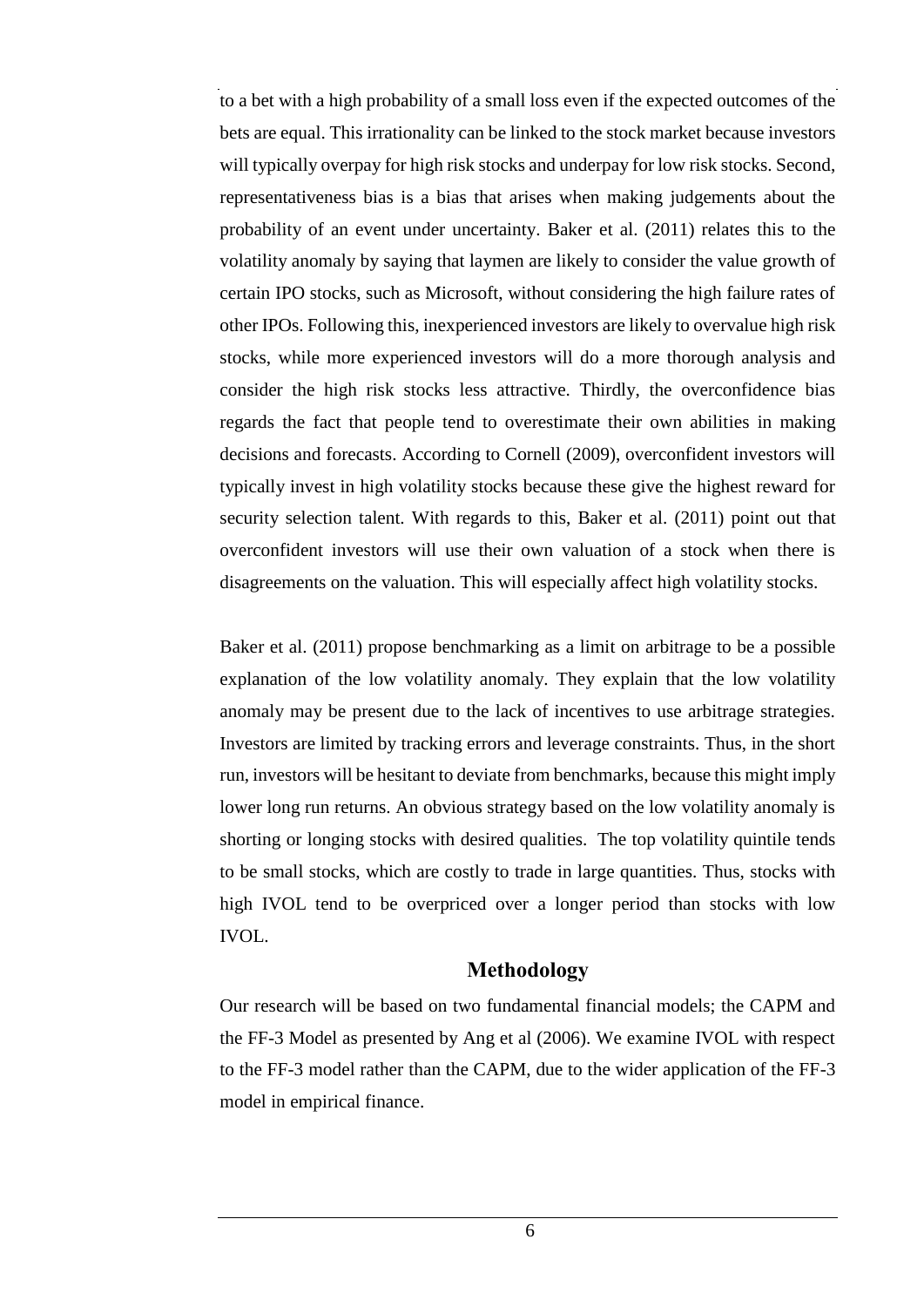#### <span id="page-8-0"></span>*The Capital Asset Pricing Model*

The Capital Asset Pricing Model (CAPM) is a fundamental financial model that describes the relationship between systematic risk and expected returns for assets (Sharpe, 1964; Lintner, 1965). The model is developed from the Markowitz (1959) portfolio theory, and offers predictions on how to measure risk, and the tradeoff between risk and return. According to the CAPM, investors are compensated for risk and the time value of money by receiving higher expected returns. This relationship is displayed by the security market line where the expected rate of return is a function of systematic risk. The expected return equals the rate of a riskfree security plus a risk premium.

$$
R_i = R_f + \beta_i (R_M - R_F) \tag{1}
$$

 $R_i$  is the return on security i,  $R_f$  is the risk-free rate,  $(R_M-R_f)$  is the market risk premium. Beta  $(\beta_i)$  represents systematic risk, or market sensitivity.

The assumptions underlying the CAPM are as follows: (i) Investors can invest their capital in a risk free asset. (ii) Investors only care about mean and variance, and wish to maximize their utility of end of period wealth. (iii) Investors have homogenous expectations about asset returns (iv) quantities of assets are fixed. (v) all assets are marketable and perfectly divisible (vi) all investors have access to the same information. (vii) there are perfect capital markets and no transaction costs.

#### <span id="page-8-1"></span>*The Fama and French Three Factor Model*

The Fama and French Three Factor Model (FF-3 Model) is an expansion of the CAPM which considers company size and company price-to-book ratio in addition to market risk (Fama & French, 1993). The intercept of the model measures how well the combination of common risk factors captures the cross-section of average returns.

$$
R_{i\prime t} - R_{f\prime t} = \alpha_i + \beta_i \left( R_{M\prime t} - R_{f\prime t} \right) + s_i S M B_t + h_i H M L_t + \varepsilon_{i\prime t} \tag{2}
$$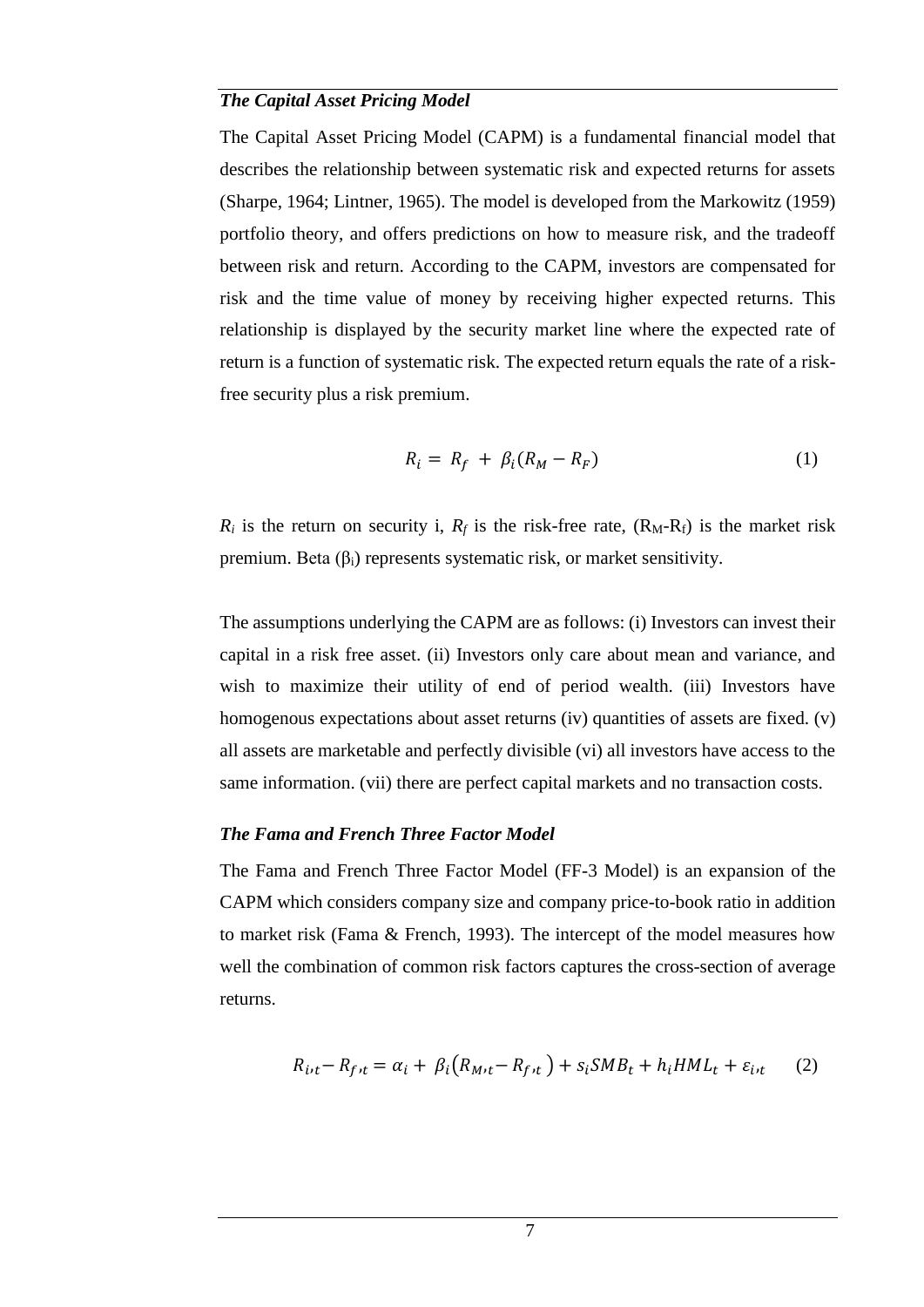The FF-3 model specifies the excess return over the risk free rate  $(R_{i,t} - R_{f,t})$  as a linear factor model consisting of the Fama-French asjusted alpha  $(\alpha_i)$ , and the three following factors, multiplied with their estimated factor exposures ( $\beta_i$ ,  $s_i$  and h<sub>i</sub>):

MKT:  $(R_{M,t} - R_{ft})$  Represents the value-weighted market excess return of the specific market portfolio over the risk free rate.

SMB: "Small minus big" represents the size premium, and accounts for the spread in between small and large sized firms, which is based on the company's market capitalization.

HML: "High minus low" represents the value premium, and accounts for the spread in returns between value and growth stocks, in other words the spread on the bookto-market equity ratio.

SMB and HML are measures of historic excess returns of small cap companies over big cap companies and value stocks over growth stocks. Similar to the CAPM, higher systematic risk is rewarded with higher expected returns. According to the FF-3, small caps and value stocks have higher returns than large caps and growth stocks.

#### <span id="page-9-0"></span>*Estimation of Risk*

We measure risk by calculating both historical monthly systematic and idiosyncratic risk, in order to find total volatility. IVOL with respect to the FF-3 model is defined as the standard deviation of the regression residuals:

$$
IVOL = \sqrt{Var(\varepsilon_{i\cdot t})}
$$
\n(3)

Beta represents systematic risk with respect to CAPM, and is defined:

$$
\beta_i = \frac{Cov(R_i, R_m)}{Var(R_m)}
$$
\n(4)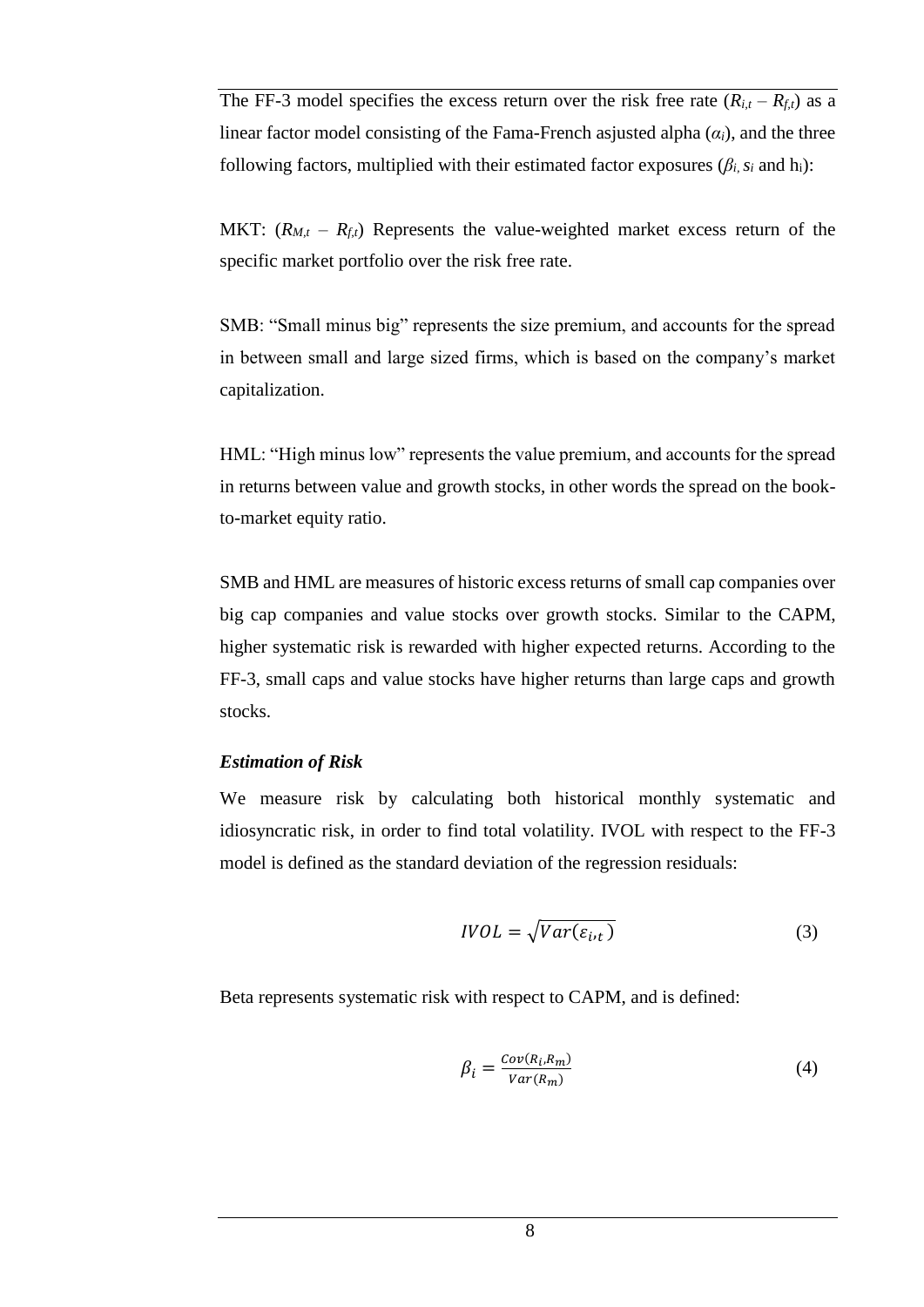#### <span id="page-10-0"></span>*Portfolio Structure*

To examine idiosyncratic risk based on the FF-3 model we will use historical data to form portfolios, following the same portfolio formation strategy as Ang et al. (2006):

We form portfolios based on an estimation period of *L* months, a waiting period of *M* months, and a holding period of *N* months. At month *t*, we compute IVOL from the regression (2) on daily historical data over an *L*-month period from month *t-L-M* to month *t-M*. Our estimation period (*L*) consists of 4 years of historical data. To assess the effect of IVOL in stock returns, we classify the available stocks for each month into value-weighted portfolios, ranked by IVOL. After the ranking and construction of portfolios we measure the monthly returns in the portfolios in a holding period (*N*) of one month. The portfolios are rebalanced each month. The ranking and evaluation is repeated until the end of the sample. We then obtain time series of monthly returns for our IVOL portfolios, and we can measure average returns and the volatility of stock returns in a four year rolling window.

#### <span id="page-10-1"></span>*Performance Evaluation*

We calculate the excess return of each decile portfolio, and with the resulting time series we find the portfolio performances by calculating standard deviations, Alphas and Sharpe ratios.

#### <span id="page-10-2"></span>*Alpha*

We estimate alphas from the portfolio returns on the basis of FF-3 model using Newey and West (1987) standard errors. We use the alphas as a measure of interest when examining if higher IVOL reflects on higher returns. When drawing a conclusion if there is a relationship between IVOL and returns we will focus on the sign and significance of spread between the portfolios. If  $\alpha$  is significantly different from zero, the returns from decile portfolios are not adequately explained by the size and value factor exposure. If  $\alpha$  is not significantly different from zero, the size and value factor exposure explain all the excess returns.

#### <span id="page-10-3"></span>*Sharpe Ratio*

We measure the Sharpe ratio to find the risk-adjusted performance of the portfolios. This will be used to test whether the portfolios with low-volatility stocks have a higher return than the portfolios of high-volatility stocks. The ratio is calculated as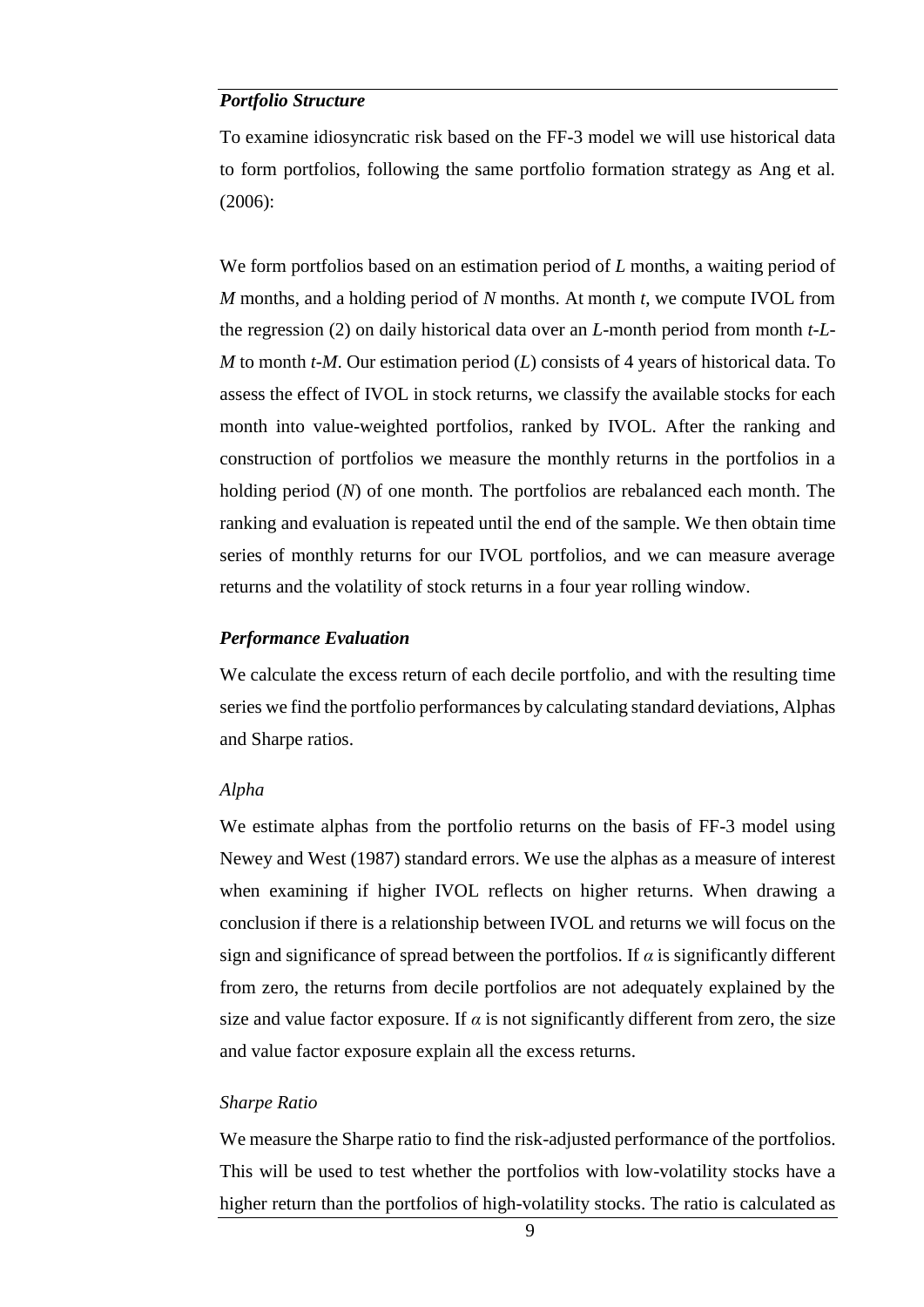excess return of the portfolio *(Rp-Rf)* divided by the standard deviation of the excess return:

*Sharpe ratio* = 
$$
\frac{R_p - R_f}{\sigma_p}
$$
 (5)

#### <span id="page-11-0"></span>*Robustness Test*

We will test if our findings are robust when changing different exposures. We will test robustness by reporting alphas for other periods, by varying the choices of *L*, *M* and *N*, and by changing the rebalancing frequency.

#### **Data**

<span id="page-11-1"></span>We will use daily data from Norwegian equity market stocks from 1990 to 2016. We start with data from 1990, because this are the first data to be obtained in daily returns. We obtain OSEAX daily prices adjusted for dividends from Datastream. Following the FF-3 framework we will calculate size by multiplying price per share by the number of shares. Book-to-market ratio will be found using Datastream. In the Norwegian stock market the most commonly used proxy for the risk-free rate are 10-year government bonds.

We expect to encounter limitations due to the size of the Norwegian stock market. Earlier studies have used data from larger equity markets. This implies that our sample will be smaller and we expect our results to be less significant with larger standard errors and lower t-statistics compared to other studies. Earlier research excludes the firms with lowest market capitalization. Other studies have removed small cap firms to avoid small illiquid stocks with large bid-ask spreads. Ang et al (2006) eliminate 5% of the stocks of firms with the lowest market cap.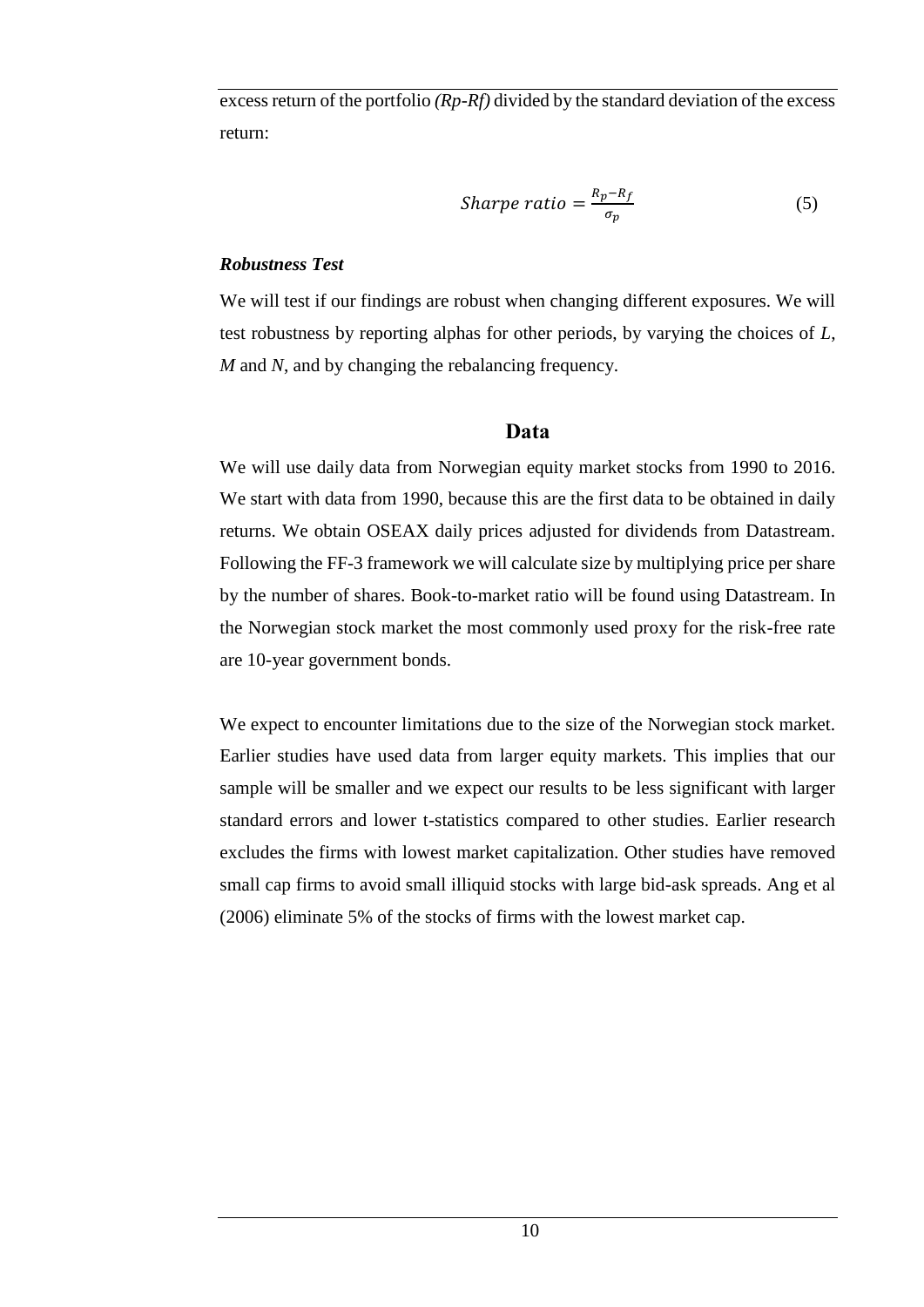#### **References**

<span id="page-12-0"></span>Ang, A., Hodrick, R. J., Xing, Y., & Zhang, X. (2009). High idiosyncratic volatility and low returns: International and further US evidence. *Journal of Financial Economics*, *91*(1), 1-23.

Ang, A., Hodrick, R. J., Xing, Y., & Zhang, X. (2006). The cross‐section of volatility and expected returns. *The Journal of Finance*, *61*(1), 259-299.

Baker, M., Bradley, B., & Wurgler, J. (2011). Benchmarks as limits to arbitrage: Understanding the low-volatility anomaly. *Financial Analysts Journal*, *67*(1), 40- 54.

Baker, N. L., & Haugen, R. A. (2012). Low risk stocks outperform within all observable markets of the world. *Social Science Research Network, Working Papers Series*.

Binsbergen, V., Jules, H., Brandt, M. W., & Koijen, R. S. (2008). Optimal decentralized investment management. *The journal of Finance*, *63*(4), 1849-1895.

Black, F., Jensen, M. C. & Scholes, M. S. (1972). The capital asset pricing model: Some empirical tests. *Studies in the Theory of Capital Markets.* 

Blitz, D., & Van Vliet, P. (2007). The volatility effect: Lower risk without lower return. *Journal of Portfolio Management*, 102-113.

Blitz, D., Pang, J., & Van Vliet, P. (2013). The volatility effect in emerging markets. *Emerging Markets Review*, *16*, 31-45.

Clarke, R., De Silva, H., & Thorley, S. (2006). Minimum-variance portfolios in the US equity market. *Journal of Portfolio Management*, *33*(1), 10.

Cornell, B. (2009). The Pricing of Volatility and Skewness: A New Interpretation. *The Journal of Investing*, *18*(3), 27-30.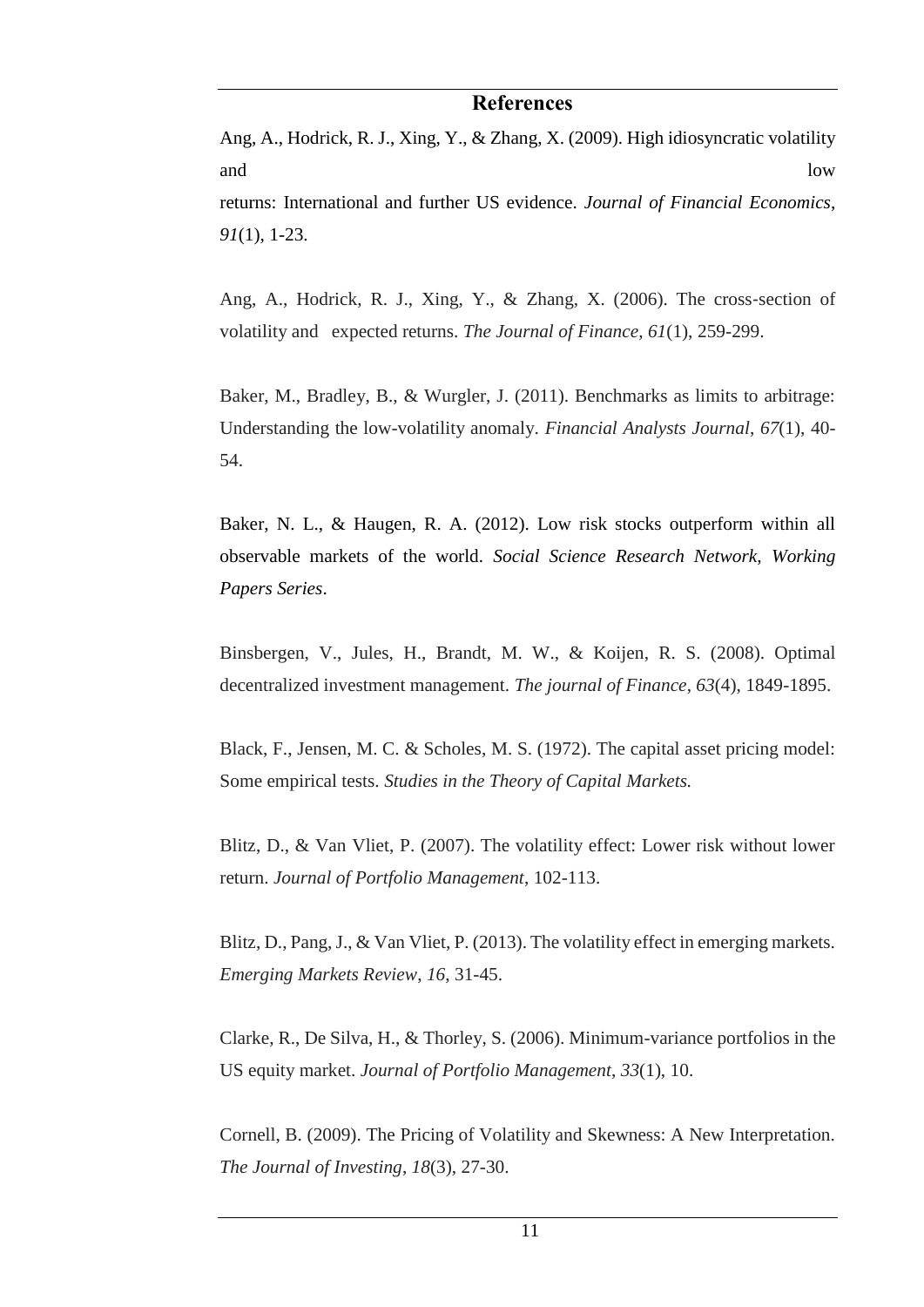Fama, E. F., & French, K. R. (1992). The cross-section of expected stock returns. *the Journal of Finance*, *47*(2), 427-465.

Fama, E. F., & French, K. R. (1993). Common risk factors in the returns on stocks and bonds. *Journal of financial economics*, *33*(1), 3-56.

Frazzini, A., & Pedersen, L. H. (2014). Betting against beta. *Journal of Financial Economics*, *111*(1), 1-25.

Haugen, R. A., & Baker, N. L. (1991). The efficient market inefficiency of capitalization-weighted stock portfolios. *The Journal of Portfolio Management*, *17*(3), 35-40.

Haugen, R. A., & Heins, A. J. (1972). On the evidence supporting the existence of risk premiums in the capital market. *Social Science Research Network*.

Hirshleifer, D. (1988). Residual risk, trading costs, and commodity futures risk premia. *Review of Financial Studies*, *1*(2), 173-193.

Hou, K., & Loh, R. K. (2016). Have we solved the idiosyncratic volatility puzzle?. *Journal of Financial Economics*, 121(1), 167-194.

Kahneman, D., & Tversky, A. (1979). Prospect theory: An analysis of decision under risk. *Econometrica: Journal of the econometric society*, 263-291.

Levy, H. (1978). Equilibrium in an Imperfect Market: A Constraint on the Number of Securities in the Portfolio. *The American Economic Review*, *68*(4), 643-658.

Lintner, J. (1965). The valuation of risk assets and the selection of risky investments in stock portfolios and capital budgets. *The review of economics and statistics*, 13- 37.

Markowitz, H. (1959). *Portfolio Selection, Efficient Diversification of Investments*. J. Wiley.